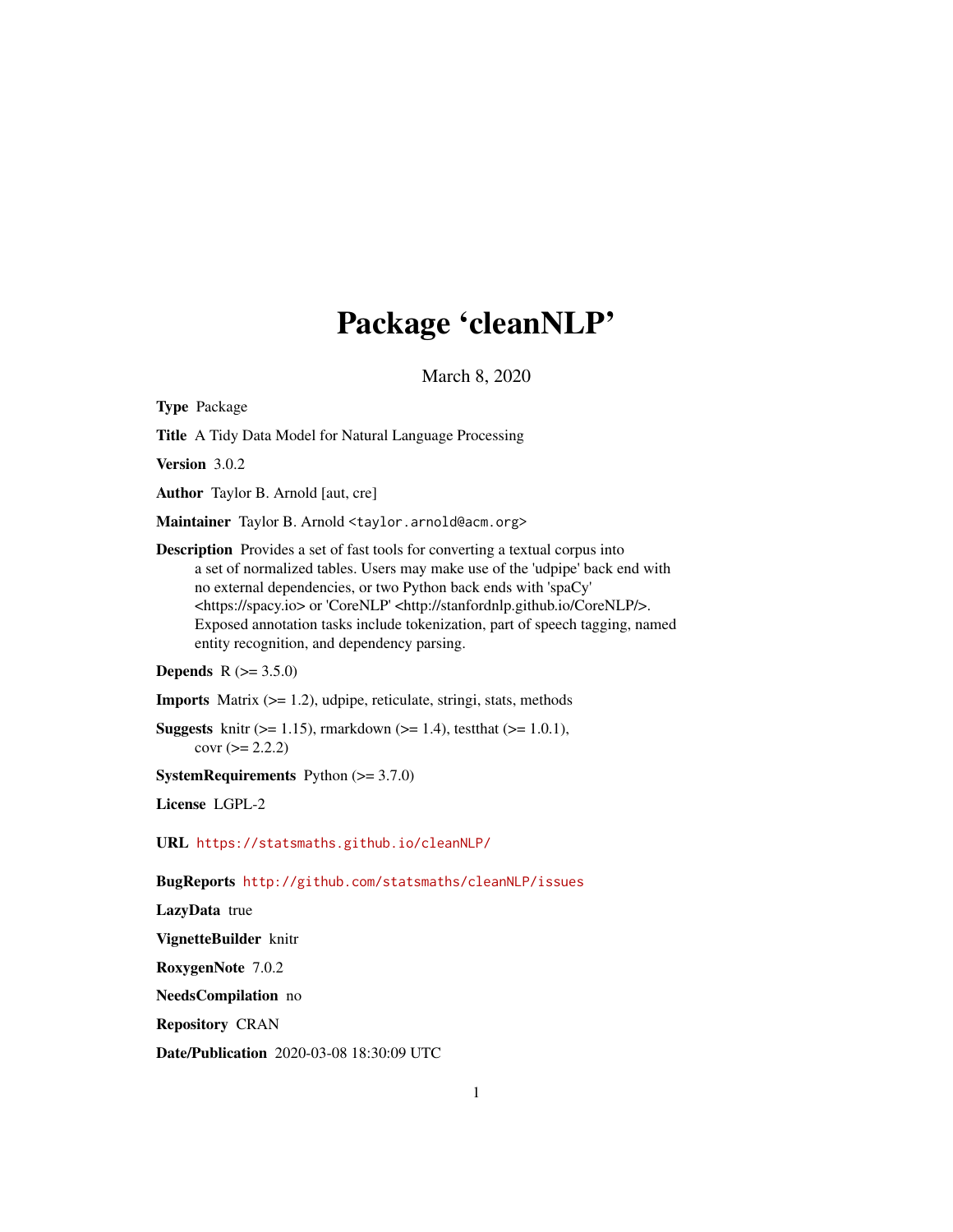# <span id="page-1-0"></span>R topics documented:

| 12 |
|----|
|    |
|    |
|    |
|    |
|    |
|    |
|    |
|    |
|    |
|    |
|    |
|    |
|    |
|    |

cleanNLP-package *cleanNLP: A Tidy Data Model for Natural Language Processing*

# Description

Provides a set of fast tools for converting a textual corpus into a set of normalized tables. Multiple NLP backends can be used, with the output standardized into a normalized format. Options include stringi (very fast, but only provides tokenization), udpipe (fast, many languages, includes part of speech tags and dependencies), coreNLP (using its Python backend), and spacy (python backend; includes named entity recognition).

#### Details

Once the package is set up, run one of [cnlp\\_init\\_stringi](#page-6-1), [cnlp\\_init\\_spacy](#page-6-2), [cnlp\\_init\\_corenlp](#page-5-1), or [cnlp\\_init\\_udpipe](#page-7-1) to load the desired NLP backend. After this function is done running, use [cnlp\\_annotate](#page-2-1) to run the annotation engine over a corpus of text. The package vignettes provide more detailed set-up information.

#### Author(s)

Maintainer: Taylor B. Arnold <taylor.arnold@acm.org>

#### See Also

Useful links:

- <https://statsmaths.github.io/cleanNLP/>
- Report bugs at <http://github.com/statsmaths/cleanNLP/issues>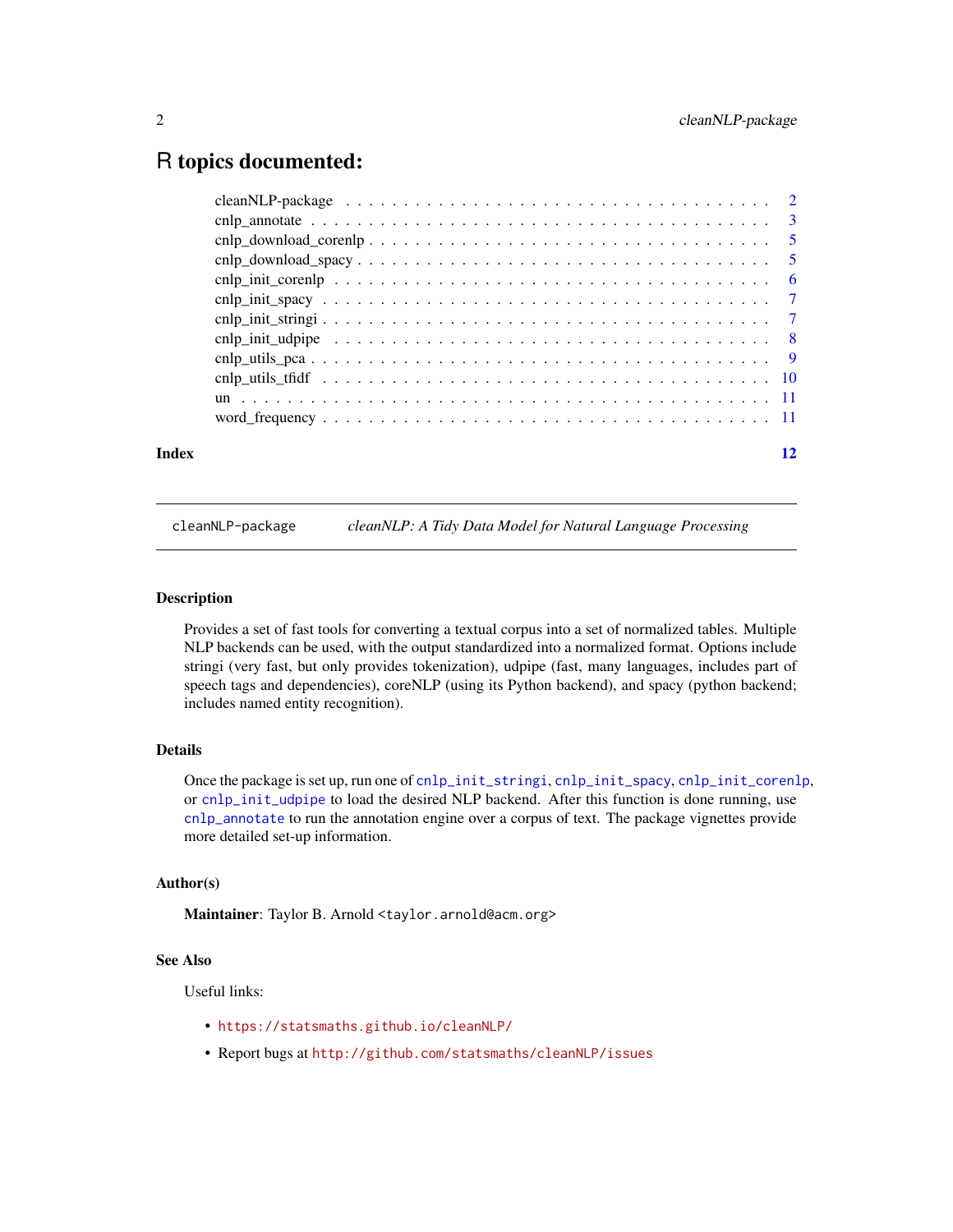# <span id="page-2-0"></span>cnlp\_annotate 3

#### Examples

```
## Not run:
library(cleanNLP)
# load the annotation engine
cnlp_init_stringi()
# annotate your text
input <- data.frame(
text=c(
   "This is a sentence.",
   "Here is something else to parse!"
),
stringsAsFactors=FALSE
)
## End(Not run)
```
<span id="page-2-1"></span>

cnlp\_annotate *Run the annotation pipeline on a set of documents*

### Description

Runs the clean\_nlp annotators over a given corpus of text using the desired backend. The details for which annotators to run and how to run them are specified by using one of: [cnlp\\_init\\_stringi](#page-6-1), [cnlp\\_init\\_spacy](#page-6-2), [cnlp\\_init\\_udpipe](#page-7-1), or [cnlp\\_init\\_corenlp](#page-5-1).

#### Usage

```
cnlp_annotate(
  input,
  backend = NULL,verbose = 10,
  text_name = "text",
  doc_name = "doc_id")
```
#### Arguments

input an object containing the data to parse. Either a character vector with the texts (optional names can be given to provide document ids) or a data frame. The data frame should have a column named 'text' containing the raw text to parse; if there is a column named 'doc\_id', it is treated as a a document identifier. The name of the text and document id columns can be changed by setting text\_name and doc\_name This conforms with corpus objects respecting the Text Interchange Format (TIF), while allowing for some variation.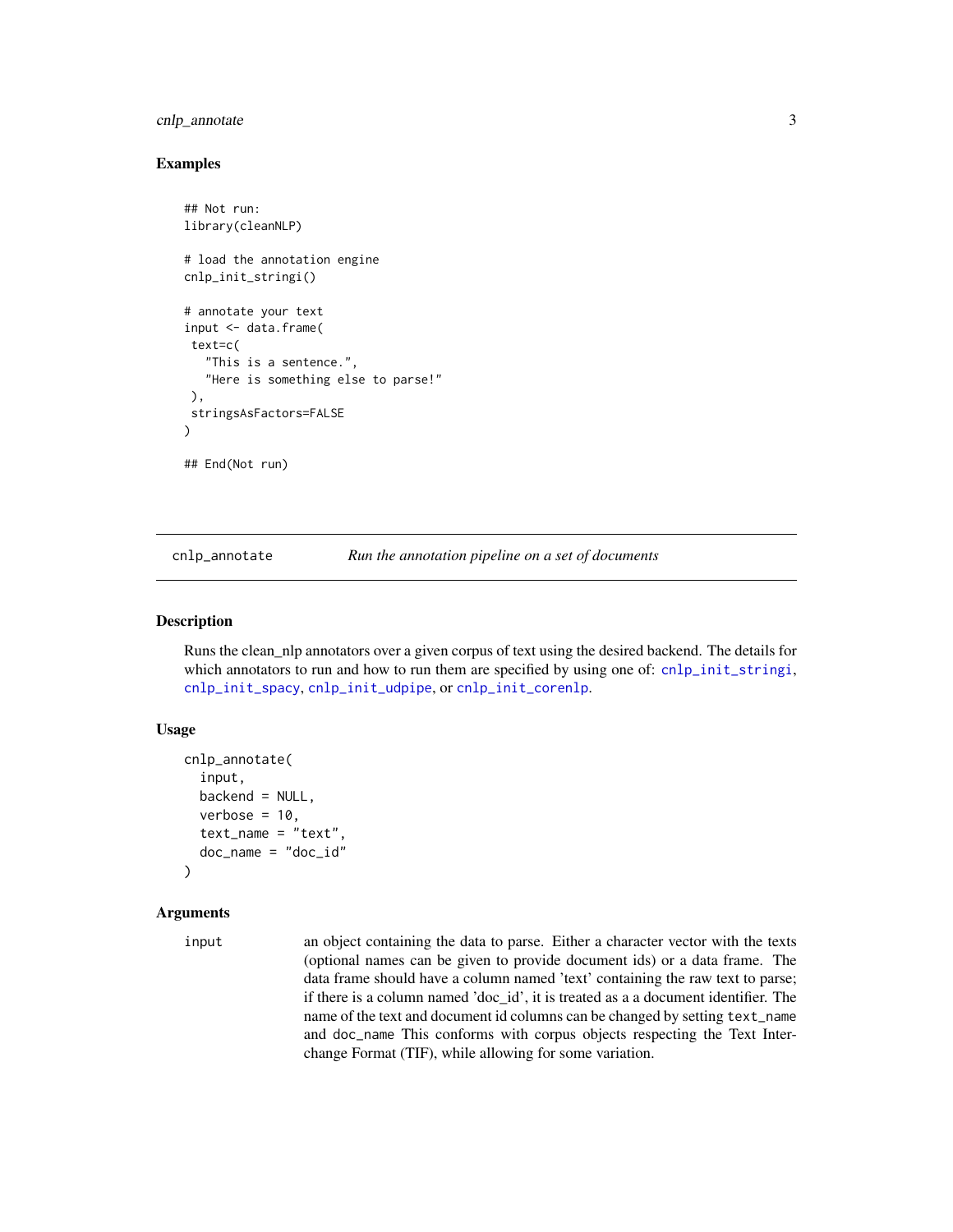| backend   | name of the backend to use. Will default to the last model to be initalized.<br>set to a positive integer n to display a progress message to display every n'th<br>record. The default is 10. Set to a non-positive integer to turn off messages.<br>Logical input is converted to an integer, so it also possible to set to $TRUE(1)$ to<br>display a message for every document and FALSE (0) to turn off messages. |  |
|-----------|-----------------------------------------------------------------------------------------------------------------------------------------------------------------------------------------------------------------------------------------------------------------------------------------------------------------------------------------------------------------------------------------------------------------------|--|
| verbose   |                                                                                                                                                                                                                                                                                                                                                                                                                       |  |
| text_name | column name containing the text input. The default is 'text'. This parameter is<br>ignored when input is a character vector.                                                                                                                                                                                                                                                                                          |  |
| doc_name  | column name containing the document ids. The default is 'doc_id'. This param-<br>eter is ignored when input is a character vector.                                                                                                                                                                                                                                                                                    |  |

#### Details

The returned object is a named list where each element containing a data frame. The document table contains one row for each document, along with with all of the metadata that was passed as an input. The tokens table has one row for each token detected in the input. The first three columns are always "doc\_id" (to index the input document), "sid" (an integer index for the sentence number), and "tid" (an integer index to the specific token). Together, these are a primary key for each row.

Other columns provide extracted data about each token, which differ slightly based on which backend, language, and options are supplied.

- token: detected token, as given in the original input
- token\_with\_ws: detected token along with white space; in, theory, collapsing this field through an entire document will yield the original text
- lemma: lemmatised version of the token; the exact form depends on the choosen language and backend
- upos: the universal part of speech code; see [https://universaldependencies.org/u/pos/](https://universaldependencies.org/u/pos/all.html) [all.html](https://universaldependencies.org/u/pos/all.html) for more information
- xpos: language dependent part of speech code; the specific categories and their meaning depend on the choosen backend, model and language
- feats: other extracted linguistic features, typically given as Universal Dependencies ([https:](https://universaldependencies.org/u/feat/index.html) [//universaldependencies.org/u/feat/index.html](https://universaldependencies.org/u/feat/index.html)), but can be model dependent; currently only provided by the udpipe backend
- tid source: the token id (tid) of the head word for the dependency relationship starting from this token; for the token attached to the root, this will be given as zero
- relation: the dependency relation, usually provided using Universal Dependencies (more information available here <https://universaldependencies.org/> ), but could be different for a specific model

# Value

a named list with components "token", "document" and (when running spacy with NER) "entity".

### Author(s)

Taylor B. Arnold, <taylor.arnold@acm.org>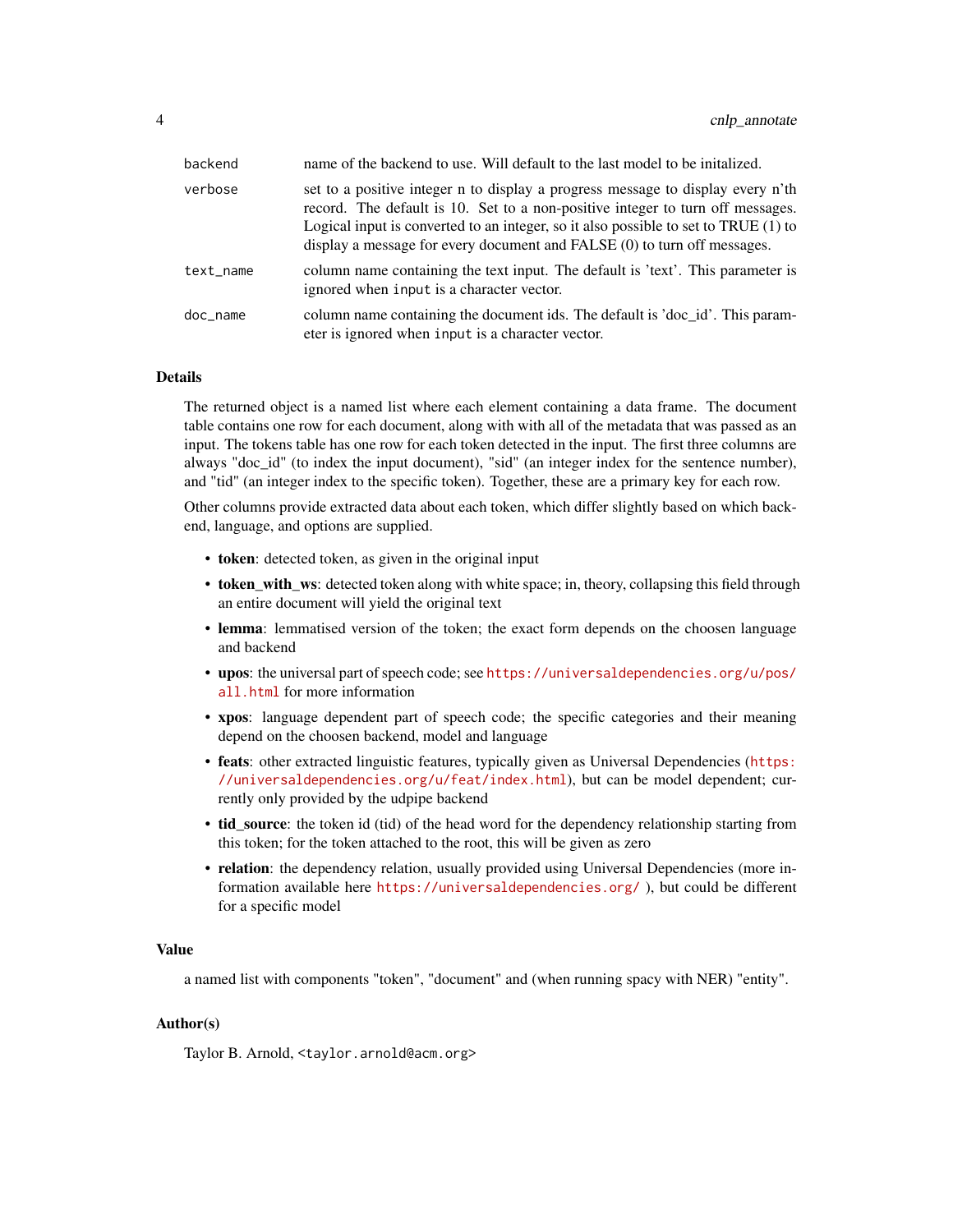#### <span id="page-4-0"></span>Examples

```
cnlp_init_stringi()
cnlp_annotate(un)
```
cnlp\_download\_corenlp *Download model files needed for coreNLP*

#### Description

The cleanNLP package does not supply the model files required for using the coreNLP backend. These files can be downloaded with this function. If you need more control, download directly from Python.

#### Usage

```
cnlp_download_corenlp(lang = "en")
```
### Arguments

lang string giving the languange code. Defaults to "en".

#### Examples

```
## Not run:
cnlp_download_corenlp(lang="en")
cnlp_download_corenlp(lang="de")
```

```
## End(Not run)
```
cnlp\_download\_spacy *Download model files needed for spacy*

# Description

The cleanNLP package does not supply the model files required for using the spacy backend. These files can be downloaded with this function. If you need more control, download directly from Python.

#### Usage

```
cnlp_download_spacy(model_name = "en")
```
#### Arguments

model\_name string giving the model namel. Defaults to "en".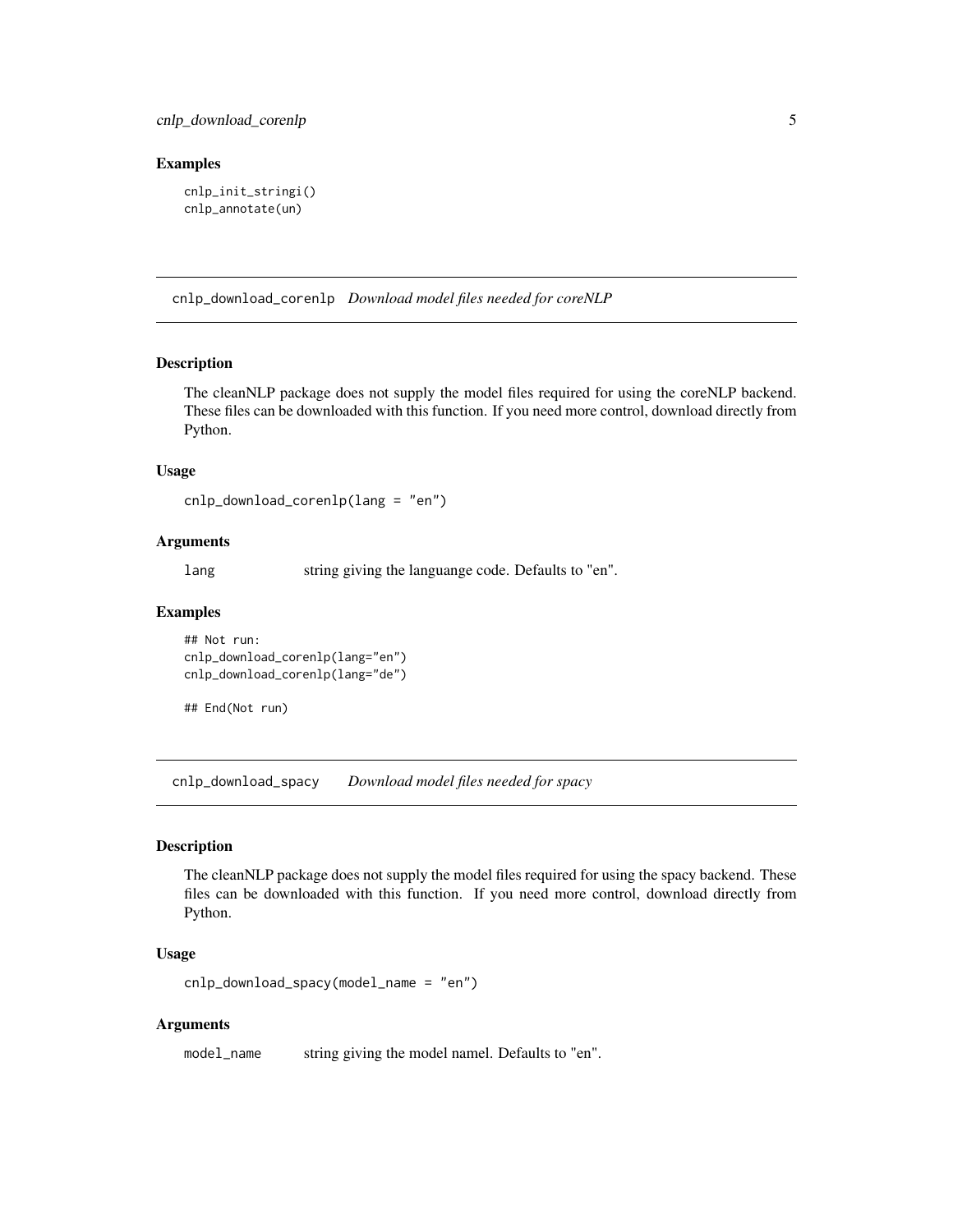# Examples

```
## Not run:
cnlp_download_spacy(model_name="en")
cnlp_download_spacy(model_name="de")
```
## End(Not run)

<span id="page-5-1"></span>cnlp\_init\_corenlp *Interface for initializing the coreNLP backend*

# Description

This function must be run before annotating text with the coreNLP backend. It sets the properties for the spacy engine and loads the file using the R to Python interface provided by reticulate.

# Usage

```
cnlp_init_corenlp(lang = NULL, models_dir = NULL, config = NULL)
```
# Arguments

| lang       | string giving the language name for the corenlp backend. Defaults to "en" (En-<br>glish) if set to NULL. |  |
|------------|----------------------------------------------------------------------------------------------------------|--|
| models dir | directory where model files are located. Set to NULL to use the default.                                 |  |
| config     | An optional named list to be converted to a Python dictionary.                                           |  |

# Author(s)

Taylor B. Arnold, <taylor.arnold@acm.org>

# Examples

```
## Not run:
cnlp_init_corenlp()
```
## End(Not run)

<span id="page-5-0"></span>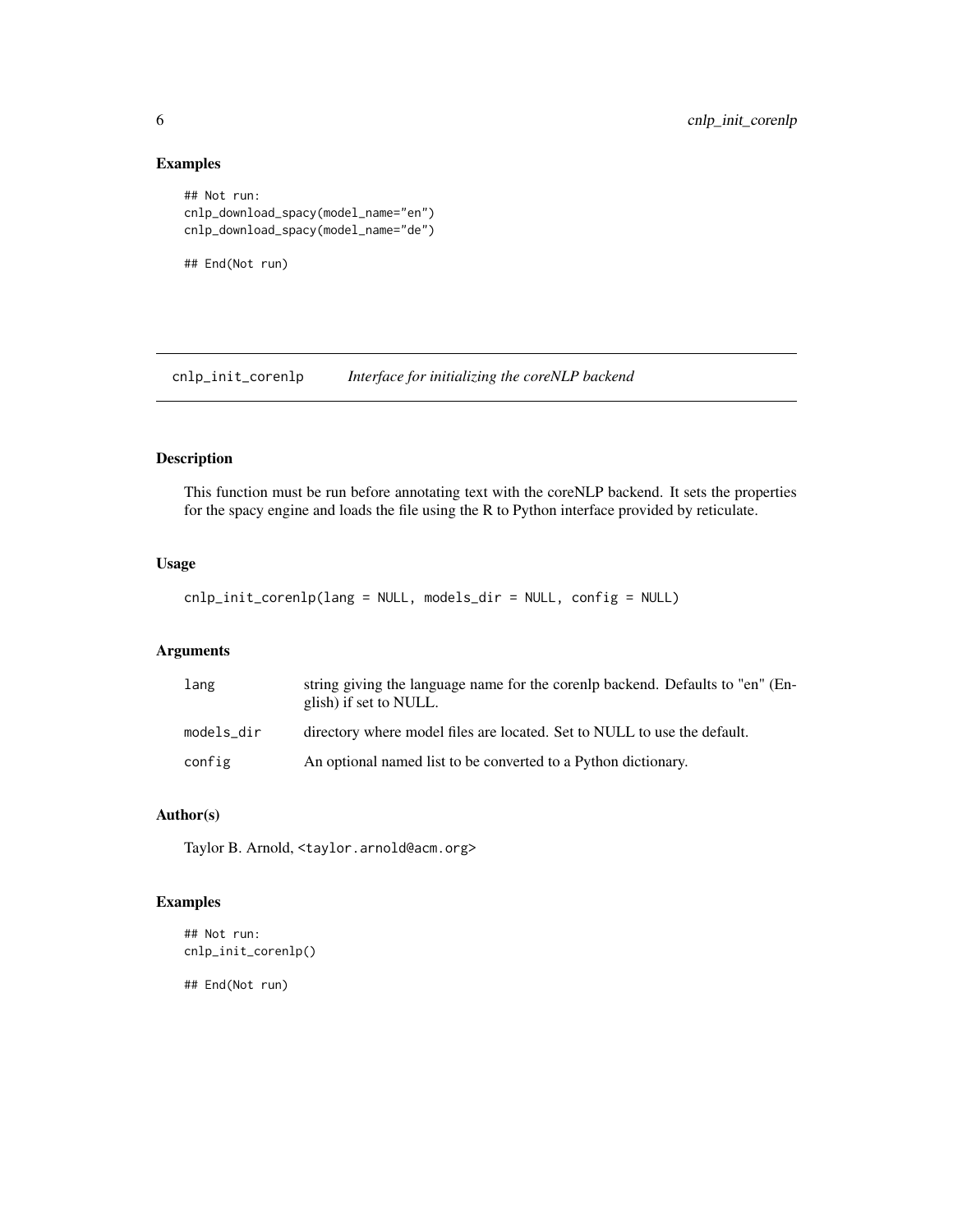<span id="page-6-2"></span><span id="page-6-0"></span>cnlp\_init\_spacy *Interface for initializing the spacy backend*

# Description

This function must be run before annotating text with the spacy backend. It sets the properties for the spacy engine and loads the file using the R to Python interface provided by reticulate.

# Usage

```
cnlp_init_spacy(model_name = NULL, disable = NULL, max_length = NULL)
```
#### Arguments

| model name | string giving the model name for the spacy backend. Defaults to "en" (English)<br>if set to NULL.                                                                                   |
|------------|-------------------------------------------------------------------------------------------------------------------------------------------------------------------------------------|
| disable    | an optional vector of pipes to disable.                                                                                                                                             |
| max_length | amount of temporary memory provided to Spacy, in characters. The default of<br>1000000 should work for most applications, but can be increased when working<br>with long documents. |

# Author(s)

Taylor B. Arnold, <taylor.arnold@acm.org>

#### Examples

```
## Not run:
cnlp_init_spacy(model_name = "en")
## End(Not run)
```
<span id="page-6-1"></span>cnlp\_init\_stringi *Interface for initializing the standard R backend*

# **Description**

This function must be run before annotating text with the tokenizers backend.

### Usage

```
cnlp_init_stringi(locale = NULL, include_spaces = FALSE)
```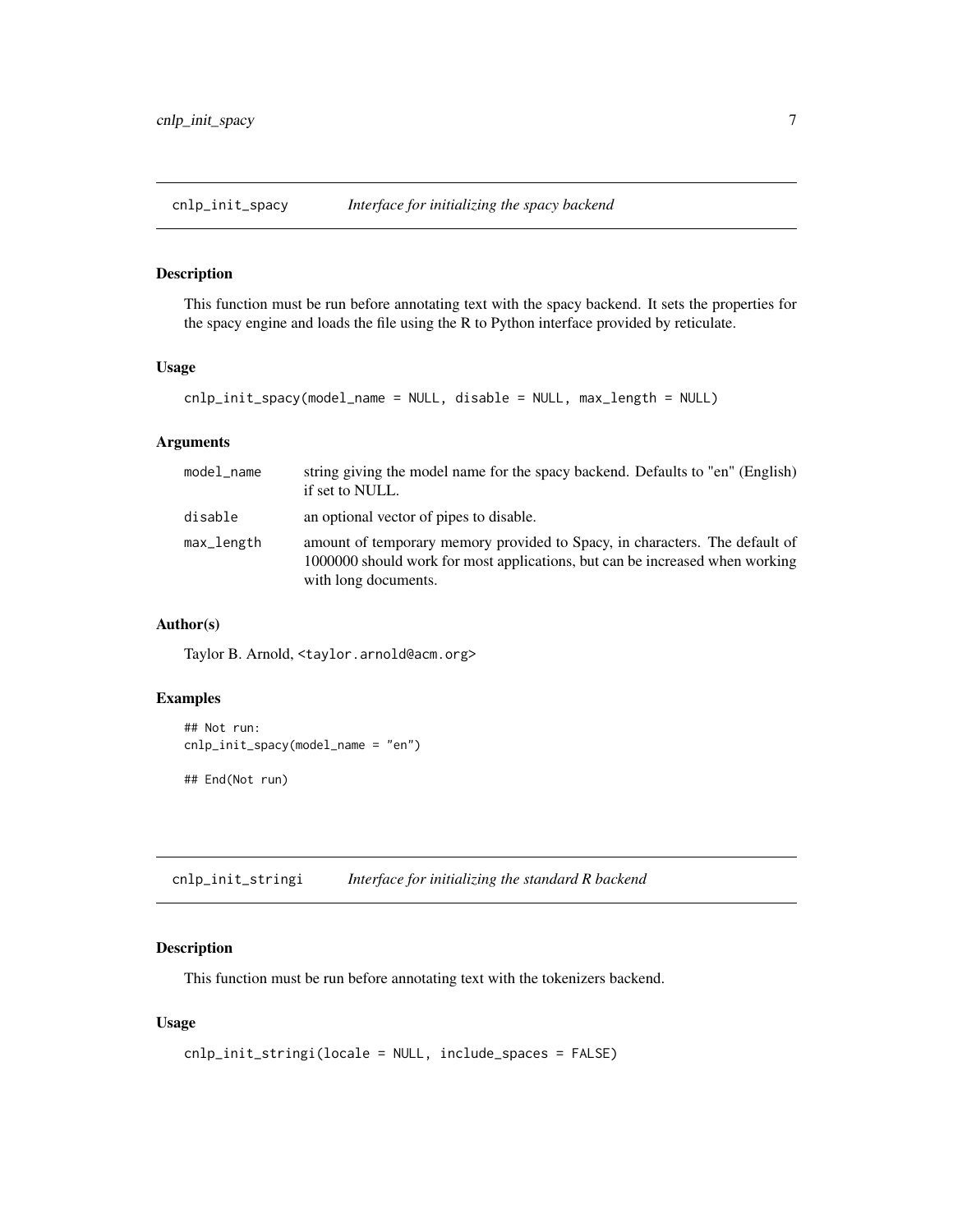# <span id="page-7-0"></span>Arguments

| locale | string giving the locale name to pass to the string functions. If NULL, the default<br>locale is selected |
|--------|-----------------------------------------------------------------------------------------------------------|
|        | include spaces logical. Should spaces be included as tokens in the output. Defaults to FALSE              |

#### Author(s)

Taylor B. Arnold, <taylor.arnold@acm.org>

# Examples

```
## Not run:
cnlp_init_stringi()
```
## End(Not run)

<span id="page-7-1"></span>cnlp\_init\_udpipe *Interface for initializing the udpipe backend*

### Description

This function must be run before annotating text with the udpipe backend. It will parse in English by default, but you can load other models as well.

# Usage

```
cnlp_init_udpipe(
 model_name = NULL,
 model_path = NULL,
  tokenizer = "tokenizer",
  tagger = "default",
 parser = "default"
)
```
#### Arguments

| model_name                                                                                                                                                                                                                                                                                                                                                                                                  | string giving the model namel. Defaults to "english" if NULL. Ignored if model_path<br>is not NULL. |
|-------------------------------------------------------------------------------------------------------------------------------------------------------------------------------------------------------------------------------------------------------------------------------------------------------------------------------------------------------------------------------------------------------------|-----------------------------------------------------------------------------------------------------|
| model_path                                                                                                                                                                                                                                                                                                                                                                                                  | provide a full path to a model file.                                                                |
| a character string of length 1, which is either 'tokenizer' (default udpipe tokeni-<br>tokenizer<br>sation) or a character string with more complex tokenisation options as specified<br>in <url: http:="" udpipe="" ufal.mff.cuni.cz="" users-manual=""> in which case tokenizer<br/>should be a character string where the options are put after each other using the<br/>semicolon as separation.</url:> |                                                                                                     |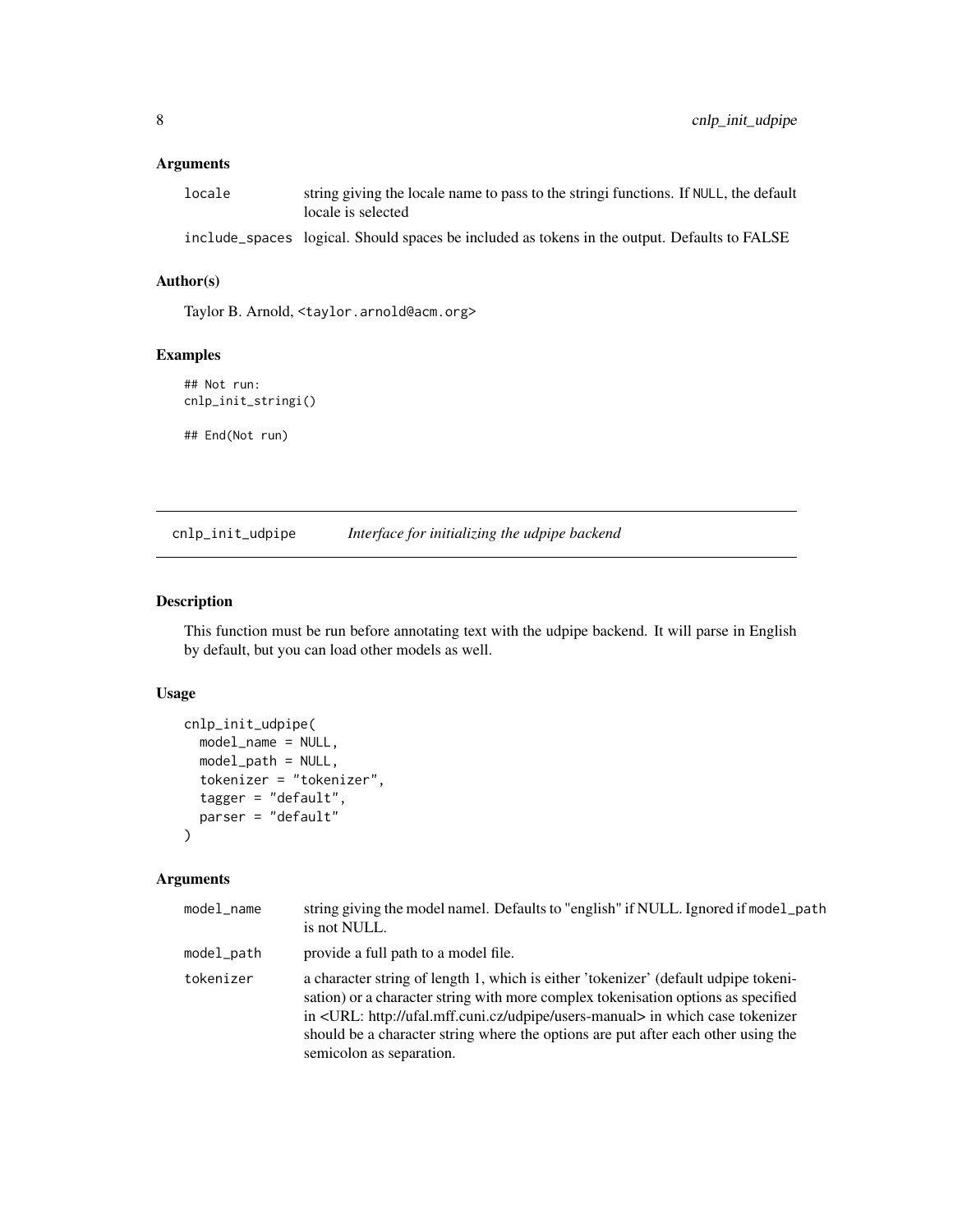<span id="page-8-0"></span>

| tagger | a character string of length 1, which is either 'default' (default udpipe POS tag-<br>ging and lemmatisation) or 'none' (no POS tagging and lemmatisation needed)<br>or a character string with more complex tagging options as specified in <url:<br>http://ufal.mff.cuni.cz/udpipe/users-manual&gt; in which case tagger should be a<br/>character string where the options are put after each other using the semicolon<br/>as separation.</url:<br> |
|--------|---------------------------------------------------------------------------------------------------------------------------------------------------------------------------------------------------------------------------------------------------------------------------------------------------------------------------------------------------------------------------------------------------------------------------------------------------------|
| parser | a character string of length 1, which is either 'default' (default udpipe depen-<br>dency parsing) or 'none' (no dependency parsing needed) or a character string<br>with more complex parsing options as specified in <url: http:="" udpipe="" ufal.mff.cuni.cz="" users-<br="">manual&gt; in which case parser should be a character string where the options are<br/>put after each other using the semicolon as separation.</url:>                  |

# Author(s)

Taylor B. Arnold, <taylor.arnold@acm.org>

# Examples

```
## Not run:
cnlp_init_udpipe(model_name = "english")
```
## End(Not run)

cnlp\_utils\_pca *Compute Principal Components and store as a Data Frame*

# Description

Takes a matrix and returns a data frame with the top principal components extracted. This is a simple but powerful technique for visualizing a corpus of documents.

# Usage

 $cnlp\_utils_pca(x, k = 2, center = TRUE, scale = TRUE)$ 

#### Arguments

| $\mathsf{x}$ | a matrix object to pass to promp                                                                                                            |  |
|--------------|---------------------------------------------------------------------------------------------------------------------------------------------|--|
| k            | integer. The number of components to include in the output.                                                                                 |  |
| center       | logical. Should the data be centered?                                                                                                       |  |
| scale        | logical. Should the data be scaled? Note that this will need to be set to false if<br>any columns in x are constant if center is also true. |  |

# Value

a data frame object containing the top k principal components of the data in x.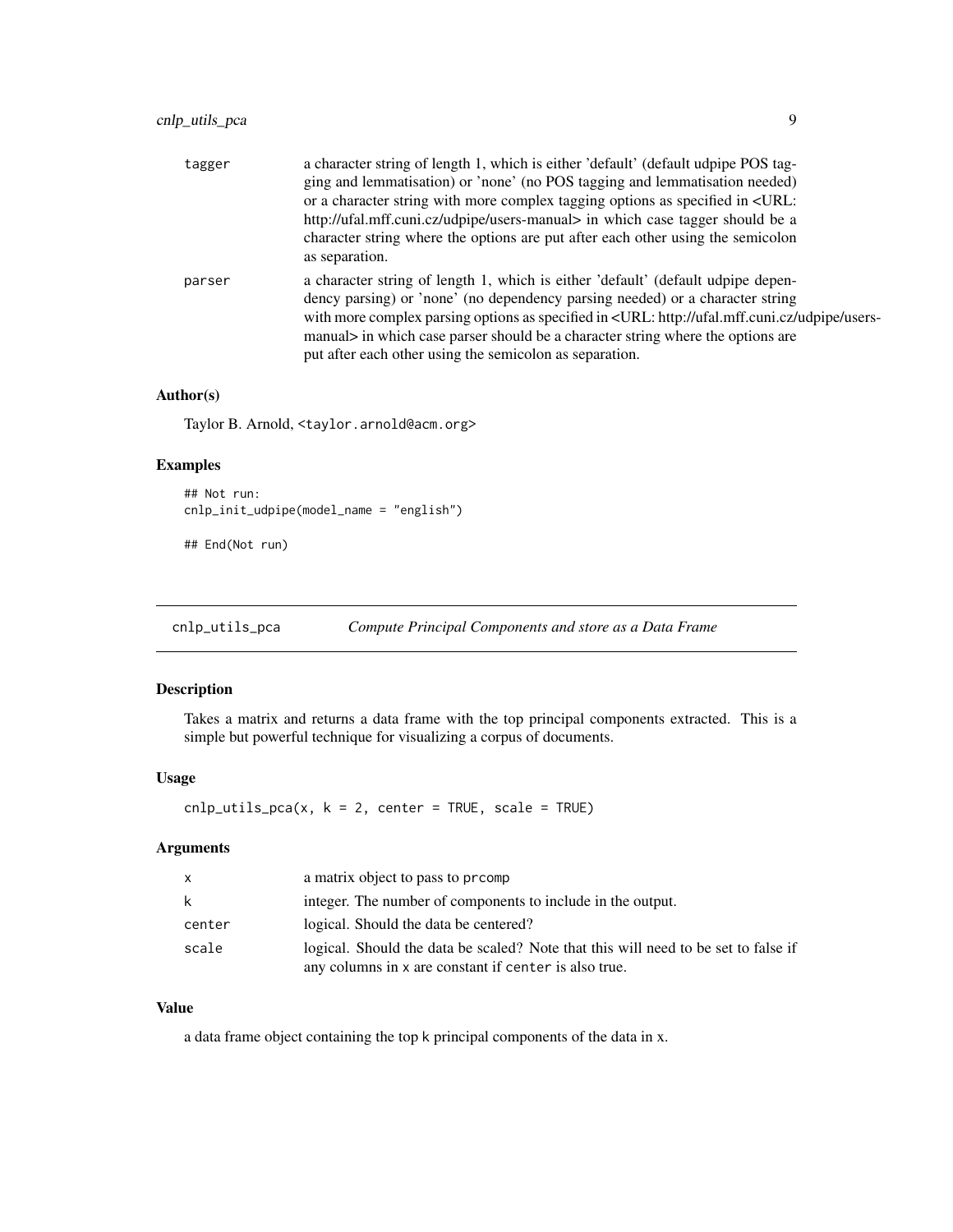<span id="page-9-0"></span>

#### Description

Given annotations, this function returns the term-frequency inverse document frequency (tf-idf) matrix from the extracted lemmas.

# Usage

```
cnlp_utils_tfidf(
  object,
  tf_weight = c("lognorm", "binary", "raw", "dnorm"),
  idf_weight = c("idf", "smooth", "prob", "uniform"),
 min_d f = 0.1,
 max_d = 0.9,
  max_features = 10000,
  doc\_var = "doc_id",token_var = "lemma",
  vocabulary = NULL,
  doc_set = NULL
)
cnlp_utils_tf(
  object,
  tf<sub>-</sub>weight = "raw",
  idf_weight = "uniform",
  min_d f = 0,
 max_d = 1,
 max_features = 10000,
  doc\_var = "doc_id",token_var = "lemma",
  vocabulary = NULL,
  doc_set = NULL
```

```
)
```
# Arguments

| object     | a data frame containing an identifier for the document (set with doc_var) and<br>token (set with token_var)                                                                                                                                                                                                          |  |
|------------|----------------------------------------------------------------------------------------------------------------------------------------------------------------------------------------------------------------------------------------------------------------------------------------------------------------------|--|
| tf_weight  | the weighting scheme for the term frequency matrix. The selection lognorm<br>takes one plus the log of the raw frequency (or zero if zero), binary encodes<br>a zero one matrix indicating simply whether the token exists at all in the docu-<br>ment, raw returns raw counts, and dnorm uses double normalization. |  |
| idf_weight | the weighting scheme for the inverse document matrix. The selection idf gives<br>the logarithm of the simple inverse frequency, smooth gives the logarithm of one                                                                                                                                                    |  |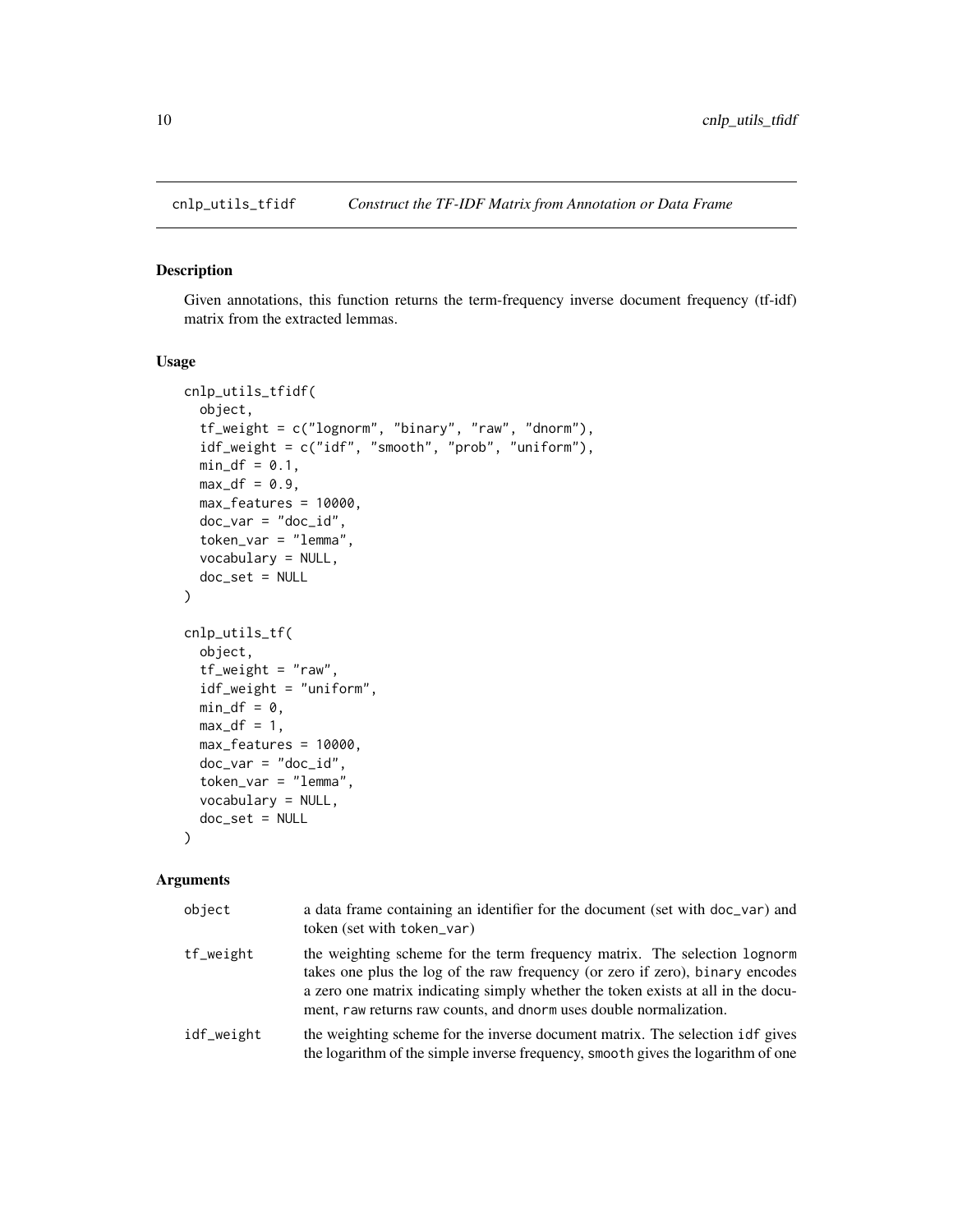<span id="page-10-0"></span>

|              | plus the simple inverse frequency, and prob gives the log odds of the the token<br>occurring in a randomly selected document. Set to uniform to return just the<br>term frequencies.                                                                                     |  |
|--------------|--------------------------------------------------------------------------------------------------------------------------------------------------------------------------------------------------------------------------------------------------------------------------|--|
| $min_d$      | the minimum proportion of documents a token should be in to be included in the<br>vocabulary                                                                                                                                                                             |  |
| $max_d$      | the maximum proportion of documents a token should be in to be included in<br>the vocabulary                                                                                                                                                                             |  |
| max_features | the maximum number of tokens in the vocabulary                                                                                                                                                                                                                           |  |
| $doc_var$    | character vector. The name of the column in object that contains the document<br>ids. Defaults to "doc id".                                                                                                                                                              |  |
| token_var    | character vector. The name of the column in object that contains the tokens.<br>Defaults to "lemma".                                                                                                                                                                     |  |
| vocabulary   | character vector. The vocabulary set to use in constructing the matrices. Will be<br>computed within the function if set to NULL. When supplied, the options min_df,<br>max_df, and max_features are ignored.                                                            |  |
| $doc_set$    | optional character vector of document ids. Useful to create empty rows in the<br>output matrix for documents without data in the input. Most users will want to<br>keep this equal to NULL, the default, to have the function compute the document<br>set automatically. |  |

#### Value

a sparse matrix with dimnames giving the documents and vocabular.

un *Universal Declaration of Human Rights*

# Description

Data frame containing the 30 Articles in the United Nations' Universal Declaration of Human Rights, ratified on 10 December 1948 in Paris, France.

#### References

<https://www.un.org/en/universal-declaration-human-rights/>

| word_frequency | Most frequent English words |  |
|----------------|-----------------------------|--|
|----------------|-----------------------------|--|

# Description

A dataset of the 150k most frequently used English words, extracted by Peter Norvig from the Google Web Trillion Word Corpus. Frequencies are multiplied by 100.

# References

<https://norvig.com/ngrams/>